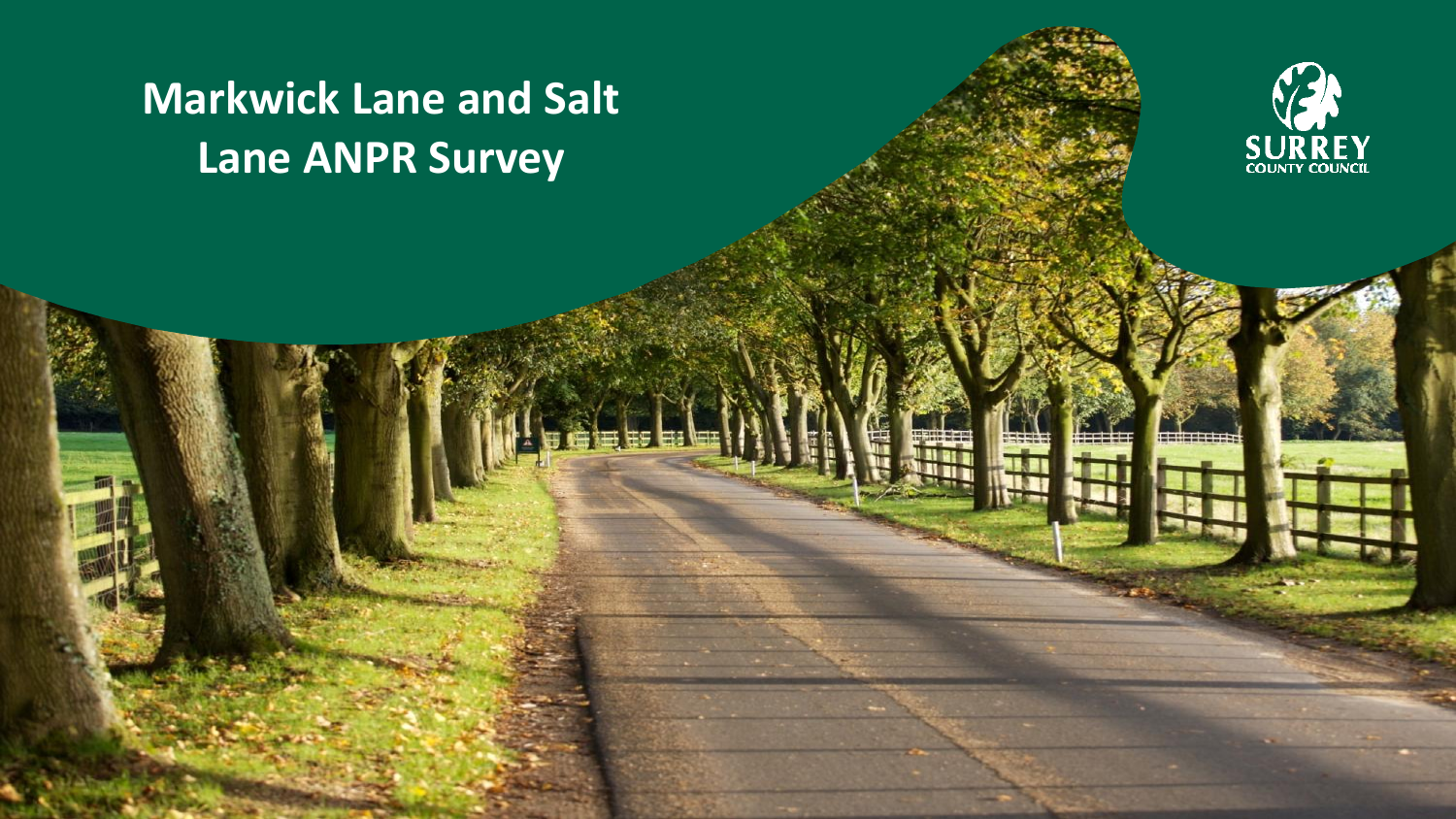#### Markwick Lane and Salt Lane ANPR Survey

- Purpose:
	- $\circ$  To understand vehicle movements in the Loxhill/Hydestile area, specifically regarding HGV use and their journey times.
- Objectives:
	- o What are the main routes that vehicles take in the Loxhill/Hydestile area
	- $\circ$  Quantify the number of daily vehicles using Markwick/Salt Lane
	- $\circ$  Quantify the number of daily HGV's using Markwick/Salt Lane
	- $\circ$  Use individual vehicle journey times to determine if HGV's have stopped along the route or have completed a 'through' trip
- Outcome:
	- $\circ$  To understand if any vehicle restrictions are required to reduce HGV 'through' trips

Automatic Number Plater Recognition (ANPR) surveys were carried out on Thurs 10th Dec 2020 to Wed 16th Dec 2020, 7am-7pm. The overall sample rate is 83% of vehicles, i.e. 83% of vehicles which travelled through the camera field of view were captured and are accounted for in the ANPR analysis.

Vehicle classification follows the COBA 7 class scheme which is predominantly used as standard in the UK. Useful information relating to these classes can be found in the following links. [COBA 7 Vehicle Categories.pdf](https://www.whatdotheyknow.com/request/448049/response/1083592/attach/8/COBA%20Vehicle%20Categories.pdf?cookie_passthrough=1) , [Lorry Types and Weights](https://assets.publishing.service.gov.uk/government/uploads/system/uploads/attachment_data/file/211948/simplified-guide-to-lorry-types-and-weights.pdf) , [Classification Scheme Examples](http://www.videodatapad.com/faq/standard-uk-vehicle-classification) .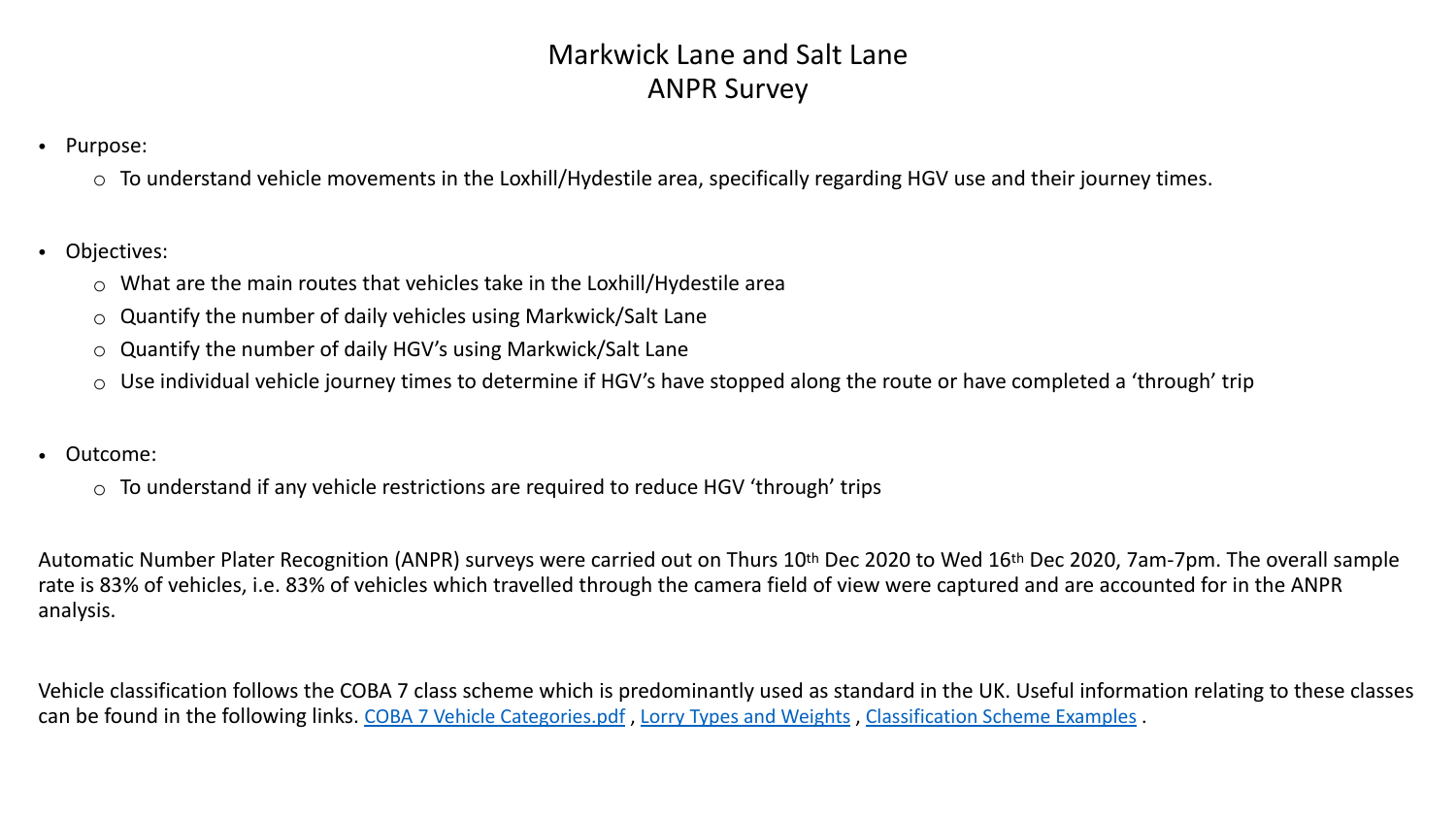### Origin Destination Vehicle **Counts**

| 7 Day Average<br><b>Total Vehicle</b><br>Count,<br>7am-7pm | 01a | 01 <sub>b</sub> | 01c | 02  | 03 | 04 | <b>Total</b> |
|------------------------------------------------------------|-----|-----------------|-----|-----|----|----|--------------|
| 01a                                                        |     | 178             | 161 | 16  | າ  | n  | 357          |
| 01 <sub>b</sub>                                            | 123 |                 | 151 | 218 | 7  |    | 497          |
| 01c                                                        | 188 | 180             | 0   |     | N  | U  | 370          |
| 02                                                         | 8   | 211             | N   | 6   | ŋ  | 5  | 231          |
| 03                                                         | 7   | 6               | n   | n   |    | n  | 15           |
| 04                                                         |     | 3               | 0   | 11  |    | 6  | 22           |
| <b>Total</b>                                               | 322 | 579             | 313 | 252 | 12 | 14 | 1492         |

- On average across the 7 days, there were **509 vehicles** travelling along Markwick and/or Salt Lane. (The turning movements 1a-1c in dark grey have been subtracted from the total)
- The majority of these vehicles travelled between 1b and 2 in both directions.

| Weekday<br>Average Total<br>Vehicle Count,<br>7am-7pm | 01a           | 01 <sub>b</sub> | 01c      | 02  | 03       | 04 | <b>Total</b> |
|-------------------------------------------------------|---------------|-----------------|----------|-----|----------|----|--------------|
| 01a                                                   |               | 186             | 177      | 18  |          | O  | 384          |
| 01 <sub>b</sub>                                       | 127           | $\overline{2}$  | 166      | 239 | າ        |    | 538          |
| 01c                                                   | 208           | 193             | $\bf{0}$ | っ   | 0        |    | 403          |
| 02                                                    | 8             | 223             |          | 8   | $\Omega$ | 5  | 244          |
| 03                                                    | $\mathcal{D}$ | 6               | 0        | ŋ   |          |    | 15           |
| 04                                                    |               | 3               | 0        | 13  | 0        |    | 24           |
| <b>Total</b>                                          | 346           | 613             | 345      | 280 | 10       | 14 | 1608         |



- On average across the weekdays, there were **547 vehicles** travelling along Markwick and/or Salt Lane. (The turning movements 1a-1c in dark grey have been subtracted from the total)
- Weekday use is greater than weekend use, with 453 vehicles observed on Saturday and 371 vehicles observed on Sunday.
	- The majority of these vehicles travelled between 1b and 2 in both directions.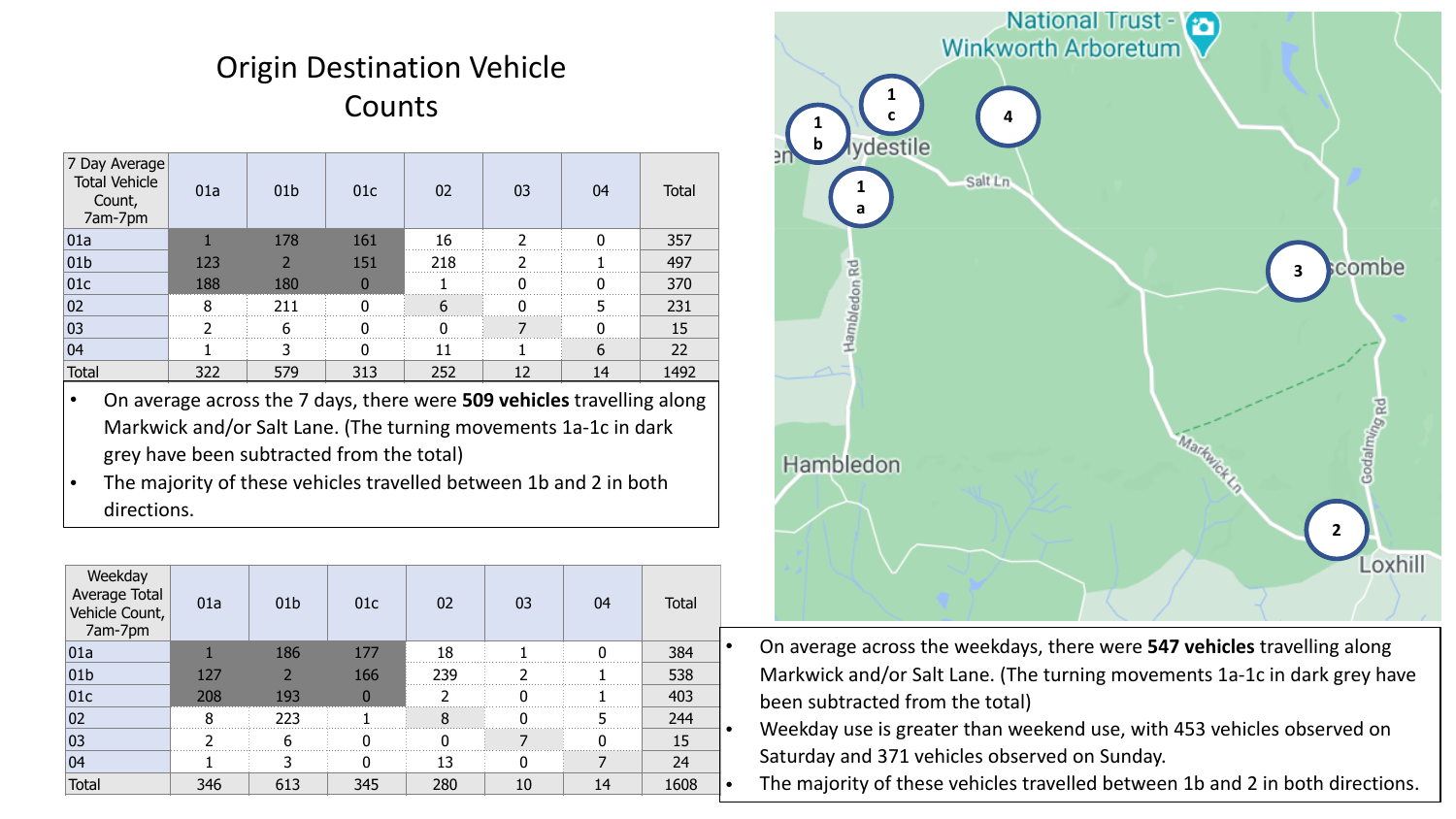# HGV (OGV1 and OGV2) Origin Destination Counts

| 7 Day Total<br>HGV's | 01a | 01 <sub>b</sub> | 01c | 02 | 03 | 04 | Total |
|----------------------|-----|-----------------|-----|----|----|----|-------|
| 01a                  |     |                 |     |    | n  |    | 3     |
| 01 <sub>b</sub>      |     |                 |     | 14 |    |    | 15    |
| 01c                  |     |                 |     |    |    |    | 0     |
| 02                   |     | 12              |     |    |    |    | 17    |
| $ 03\rangle$         |     | っ               |     |    |    |    |       |
| 04                   |     |                 |     |    |    |    |       |
| Total                | 2   | 15              |     | 22 |    |    | 46    |

- Over the 7 days, there were a total of **46 HGV** movements within the cordon, mainly using Markwick and/or Salt Lane.
- Over the 7 days, HGV movements made up **1.29%** of all vehicles.
- All these vehicles are OGV1, except for 2 which were OGV2 from point 4 to 2.

| Weekday<br>Average Total<br>Vehicle Count,<br>7am-7pm | 01a | 01 <sub>b</sub> | 01c | 02 | 03 | 04 | <b>Total</b>   |
|-------------------------------------------------------|-----|-----------------|-----|----|----|----|----------------|
| 01a                                                   |     |                 |     |    |    | n  |                |
| 01 <sub>b</sub>                                       |     |                 |     | ำ  |    |    | 2              |
| 01c                                                   |     |                 |     |    |    |    | $\mathbf{0}$   |
| 02                                                    |     |                 | n   | n  |    |    | $\overline{2}$ |
| 03                                                    |     |                 |     |    |    |    |                |
| 04                                                    |     | N               |     |    | N  |    |                |
| <b>Total</b>                                          | 0   | ำ               |     |    |    |    | 6              |



• On average there were 6 HGV's each weekday travelling within the cordon. The majority of these vehicles travelled between 1b and 2 in both directions.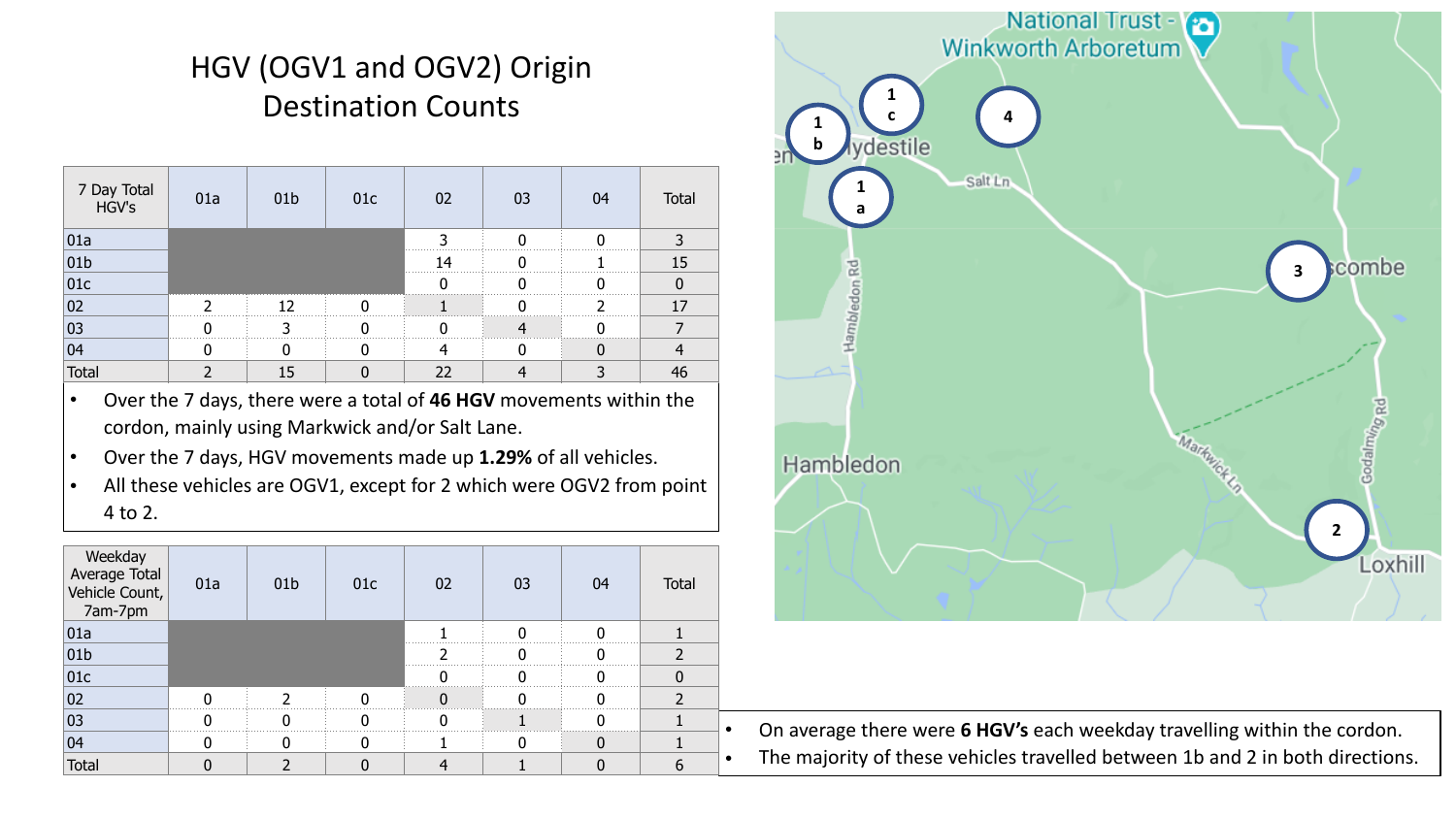|                | The tables below show vehicle count, classification and journey time<br>information for the main route used. |                    |                     | <b>Main Route Analysis</b> |                      |                          |     |                |                  | vdestile<br>calt In                        | <b>National Trust - Pa</b><br>Winkworth Arboretum |
|----------------|--------------------------------------------------------------------------------------------------------------|--------------------|---------------------|----------------------------|----------------------|--------------------------|-----|----------------|------------------|--------------------------------------------|---------------------------------------------------|
|                |                                                                                                              |                    | Min Tt              | Max Tt                     | Mean Tt              | $\sigma$ Tt              |     |                |                  | <b>Classification Total Counts</b>         | Hascombe                                          |
|                | 1b to 2                                                                                                      | Total Count        | (minutes)           | (minutes)                  | (minutes)            | (minutes)                | Car | LGV < 3<br>.5T | OGV <sub>1</sub> | Bus_Co<br>OGV <sub>2</sub><br>Other<br>ach |                                                   |
|                | Thu                                                                                                          | 216                | 4.90                | 7.00                       | 6.31                 | 0.46                     | 177 | 34             | 5 <sub>o</sub>   |                                            |                                                   |
|                | Fri                                                                                                          | 272                | 4.61                | 7.00                       | 6.32                 | 0.45                     | 222 | 50             |                  |                                            |                                                   |
|                | Sat                                                                                                          | 174                | 4.97                | 6.99                       | 6.22                 | 0.49                     | 154 | 19             | $\vert$ 1        |                                            |                                                   |
|                | Sun                                                                                                          | 155                | 4.69                | 7.00                       | 6.17                 | 0.50                     | 141 | 13             | $\vert$ 1        |                                            | Godalming <sub>Rd</sub>                           |
|                | Mon                                                                                                          | 248                | 4.72                | 7.00                       | 6.28                 | 0.46                     | 192 | 55             | $\vert$ 1        |                                            |                                                   |
|                | Tue                                                                                                          | 247                | 4.55                | 6.99                       | 6.22                 | 0.48                     | 185 | 58             | $\overline{4}$   |                                            |                                                   |
|                | Wed                                                                                                          | 213                | 4.72                | 6.97                       | 6.17                 | 0.47                     | 160 | 51             | $\overline{2}$   |                                            |                                                   |
|                | Average                                                                                                      | 218                | 4.74                | 6.99                       | 6.24                 | 0.47                     | 176 | 40             | $\overline{2}$   |                                            |                                                   |
|                |                                                                                                              |                    |                     |                            |                      |                          |     | <b>Total</b>   | 14               |                                            | $\overline{2}$                                    |
|                |                                                                                                              |                    |                     |                            |                      |                          |     |                |                  | <b>Classification Total Counts</b>         | Loxhill                                           |
|                | $2$ to $1b$                                                                                                  | <b>Total Count</b> | Min Tt<br>(minutes) | Max Tt<br>(minutes)        | Mean Tt<br>(minutes) | $\sigma$ Tt<br>(minutes) | Car | LGV < 3<br>.5T | OGV1             | Bus_Co<br>OGV <sub>2</sub><br>Other<br>ach |                                                   |
| Thu            |                                                                                                              | 196                | 4.58                | 6.99                       | 6.34                 | 0.46                     | 141 | 54             | $\vert$ 1        |                                            |                                                   |
| Fri            |                                                                                                              | 271                | 4.89                | 6.99                       | 6.28                 | 0.47                     | 206 | 62             | 3 <sup>2</sup>   |                                            |                                                   |
| Sat            |                                                                                                              | 204                | 4.77                | 6.99                       | 6.16                 | 0.48                     | 178 | 26             |                  |                                            |                                                   |
| Sun            |                                                                                                              | 153                | 4.61                | 6.99                       | 6.07                 | 0.57                     | 136 | 17             |                  |                                            |                                                   |
| Mon            |                                                                                                              | 216                | 4.36                | 7.00                       | 6.22                 | 0.52                     | 153 | 61             | $\overline{2}$   |                                            |                                                   |
| Tue            |                                                                                                              | 214                | 4.84                | 6.99                       | 6.19                 | 0.49                     | 147 | 63             | $\overline{4}$   |                                            |                                                   |
| Wed            |                                                                                                              | 220                | 4.44                | 7.00                       | 6.19                 | 0.50                     | 163 | 55             | $\overline{2}$   |                                            |                                                   |
| <b>Average</b> |                                                                                                              | 211                | 4.64                | 6.99                       | 6.21                 | 0.50                     | 161 | 48             | $\overline{2}$   |                                            |                                                   |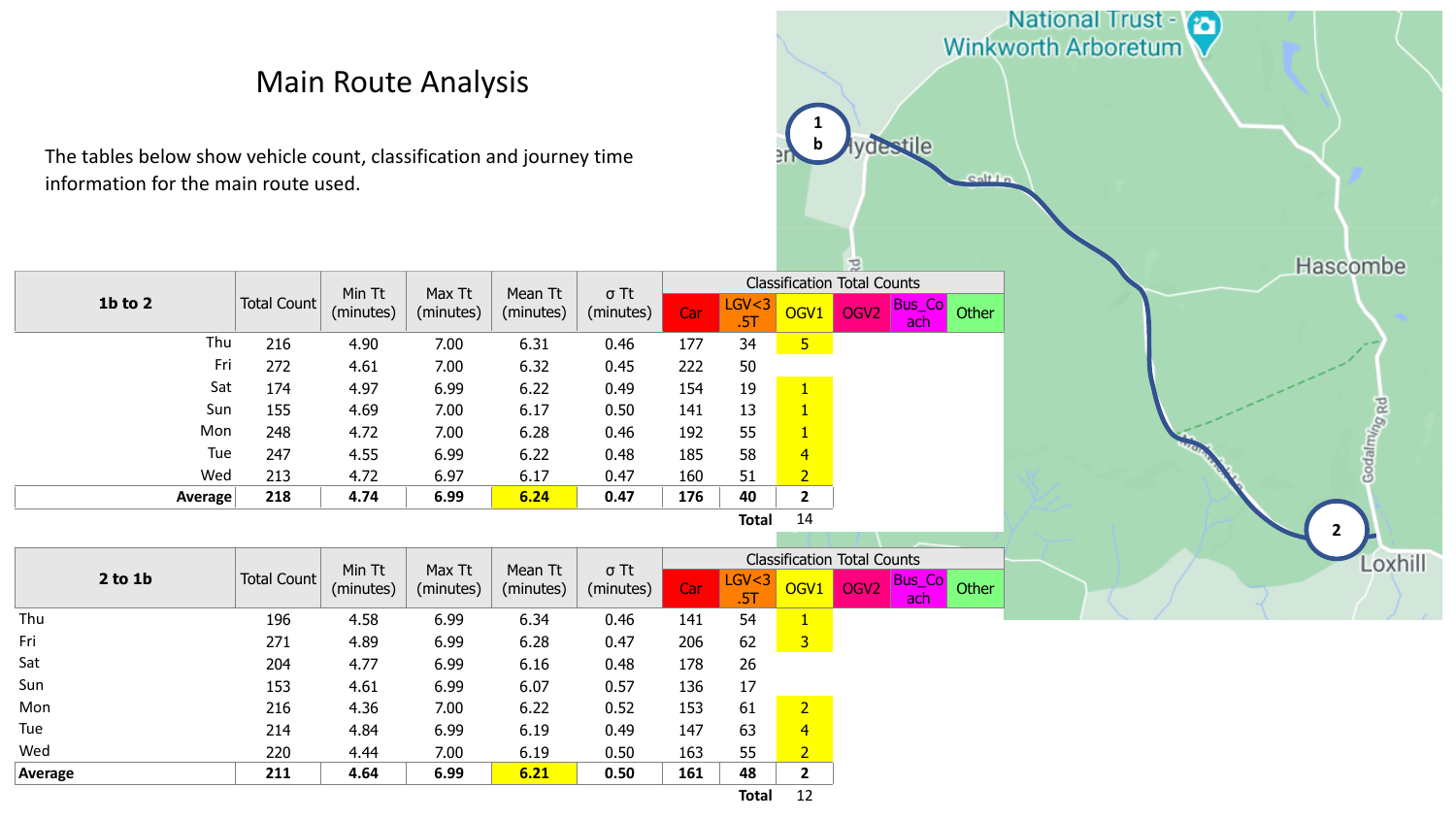#### Main Route Analysis

The tables below show the individual HGV movement information for the main route used. The journey times of the HGV's compared to the average of all vehicles is not significantly different. It is therefore reasonable to assume that these HGV's did not stop during their journey and can be classed as 'through' trips.

#### **HGV Breakdown 1b to 2**

| Timestamp                   | <b>Class</b>       | <b>Total Trip Time</b><br>(minutes) | Chain - (Vector) |
|-----------------------------|--------------------|-------------------------------------|------------------|
| 10/12/2020 08:50:20         | OGV1               | 6.53                                | 01b_IN>02_OUT    |
| 10/12/2020 09:21:42         | OGV1               | 6.04                                | 01b_IN>02_OUT    |
| 10/12/2020 13:32:36         | OGV1               | 6.86                                | 01b_IN>02_OUT    |
| 10/12/2020 14:20:22         | OGV1               | 6.36                                | 01b_IN>02_OUT    |
| 10/12/2020 15:35:11         | OGV1               | 6.78                                | 01b IN>02 OUT    |
|                             |                    |                                     |                  |
| 12/12/2020 12:34:00         | OGV1               | 5.62                                | 01b_IN>02_OUT    |
|                             |                    |                                     |                  |
| 13/12/2020 12:28:26         | OGV1               | 5.97                                | 01b_IN>02_OUT    |
|                             |                    |                                     |                  |
| 14/12/2020 14:00:20         | OGV1               | 6.75                                | 01b_IN>02_OUT    |
|                             |                    |                                     |                  |
| 15/12/2020 08:11:57         | OGV1               | 6.84                                | 01b_IN>02_OUT    |
| 15/12/2020 12:52:13         | OGV1               | 5.92                                | 01b IN>02 OUT    |
| 15/12/2020 13:53:46         | OGV1               | 5.75                                | 01b_IN>02_OUT    |
| 15/12/2020 15:34:49         | OGV1               | 6.48                                | 01b IN>02 OUT    |
|                             |                    |                                     |                  |
| 16/12/2020 13:07:40         | OGV1               | 6.44                                | 01b_IN>02_OUT    |
| 16/12/2020 15:32:42         | OGV1               | 6.30                                | 01b_IN>02_OUT    |
|                             | <b>HGV Average</b> | 6.33                                |                  |
| <b>All Vehicles Average</b> |                    | 6.24                                |                  |